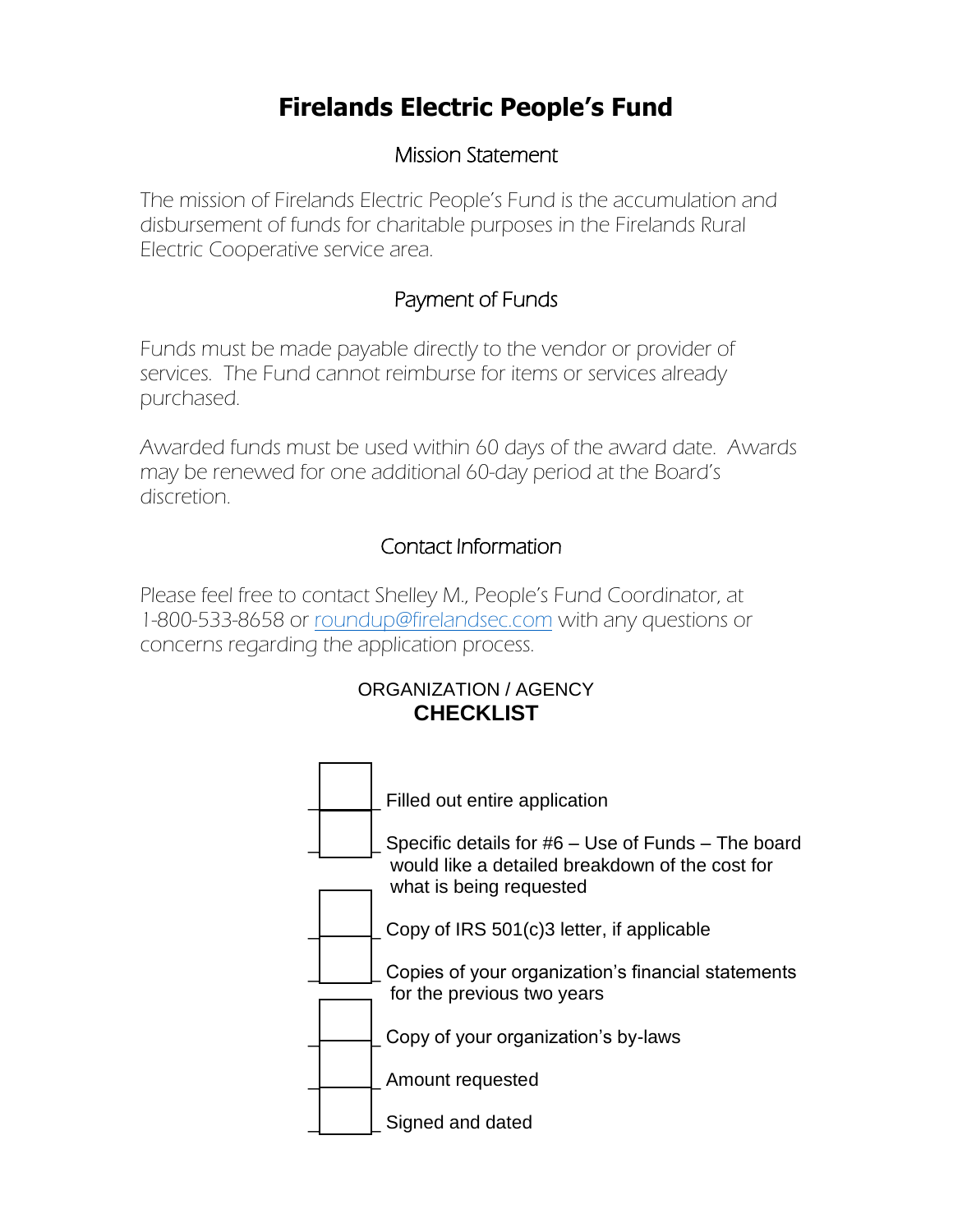#### FIRELANDS ELECTRIC PEOPLE FUND P.O. Box 32, 103 Industrial Drive New London, OH 44851 1-800-533-8658

#### APPLICATION FOR DONATION FOR ORGANIZATION / AGENCY

| City                                          | State                                                                                                                                                           | Zip   |
|-----------------------------------------------|-----------------------------------------------------------------------------------------------------------------------------------------------------------------|-------|
|                                               |                                                                                                                                                                 |       |
| Contact Person: _______<br>Name               |                                                                                                                                                                 | Title |
| Amount Requested: ___________________________ |                                                                                                                                                                 |       |
|                                               |                                                                                                                                                                 |       |
|                                               |                                                                                                                                                                 |       |
|                                               |                                                                                                                                                                 |       |
|                                               |                                                                                                                                                                 |       |
|                                               |                                                                                                                                                                 |       |
|                                               | State type of organization, ownership, non-or-for profit tax status. If exempt from<br>payment of income taxes, please attach form 501(c)3 letter from the IRS. |       |
|                                               |                                                                                                                                                                 |       |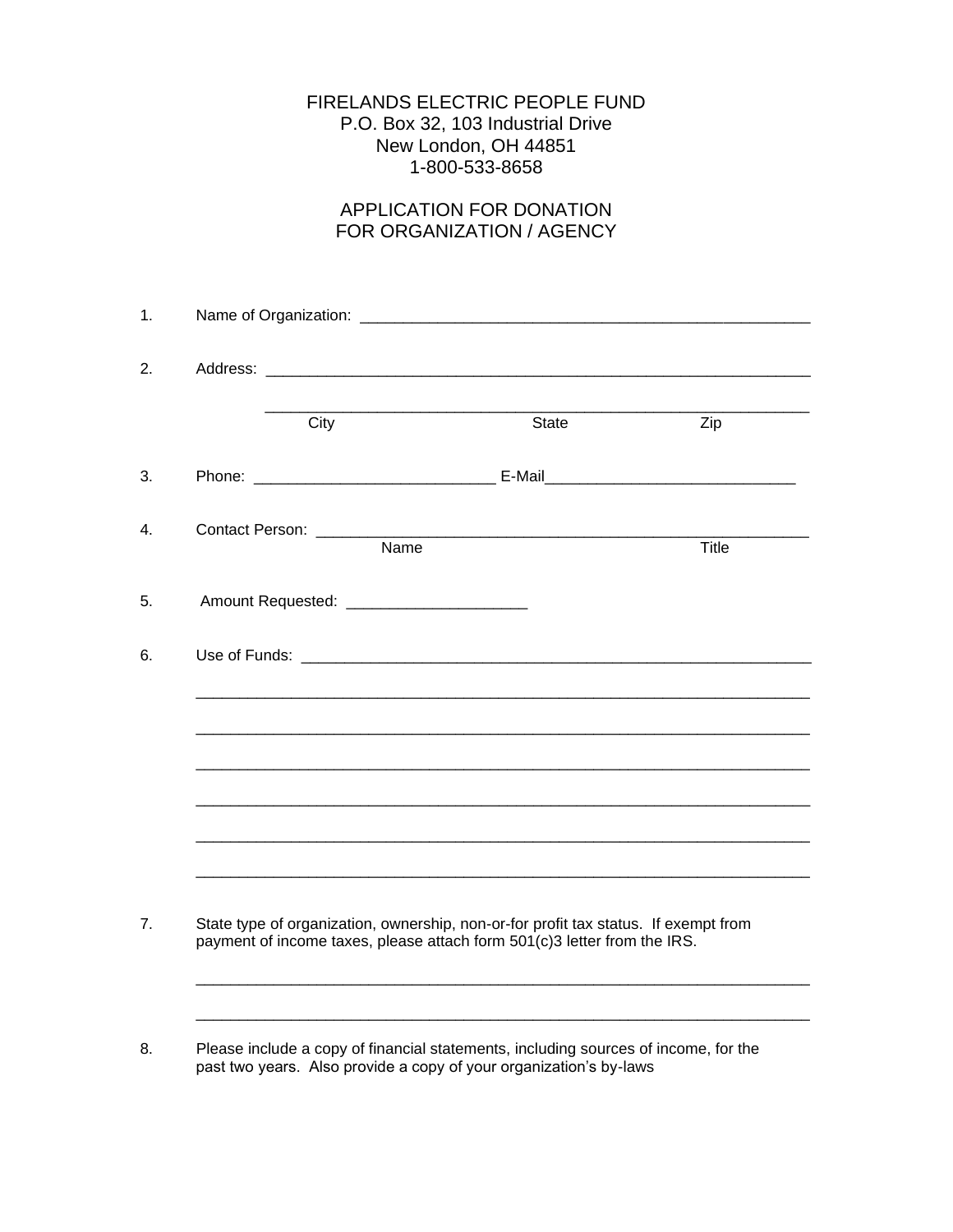| 9.  | Is you organization receiving or requesting any other form of assistance or aid for<br>the above stated request? (donations, grants, etc.)<br>Yes<br>No<br>If yes please list:                                                       |  |  |  |  |  |
|-----|--------------------------------------------------------------------------------------------------------------------------------------------------------------------------------------------------------------------------------------|--|--|--|--|--|
|     |                                                                                                                                                                                                                                      |  |  |  |  |  |
| 10. | Number of individuals, families, or groups your organization currently serves, by county,<br>in the Firelands Electric Cooperative service areas. The service areas are defined as<br>Huron, Ashland, Richland, and Lorain Counties. |  |  |  |  |  |
| 11. | Number and location of individuals, families, or groups your organization serves outside<br>the Firelands Electric Cooperative service area.                                                                                         |  |  |  |  |  |
| 12. | Will these funds be used to support any candidate for public office or any political<br>If yes please explain.<br>purpose?<br>Yes<br>No                                                                                              |  |  |  |  |  |
| 13. | How are your organization's programs measured for effectiveness?                                                                                                                                                                     |  |  |  |  |  |
|     |                                                                                                                                                                                                                                      |  |  |  |  |  |